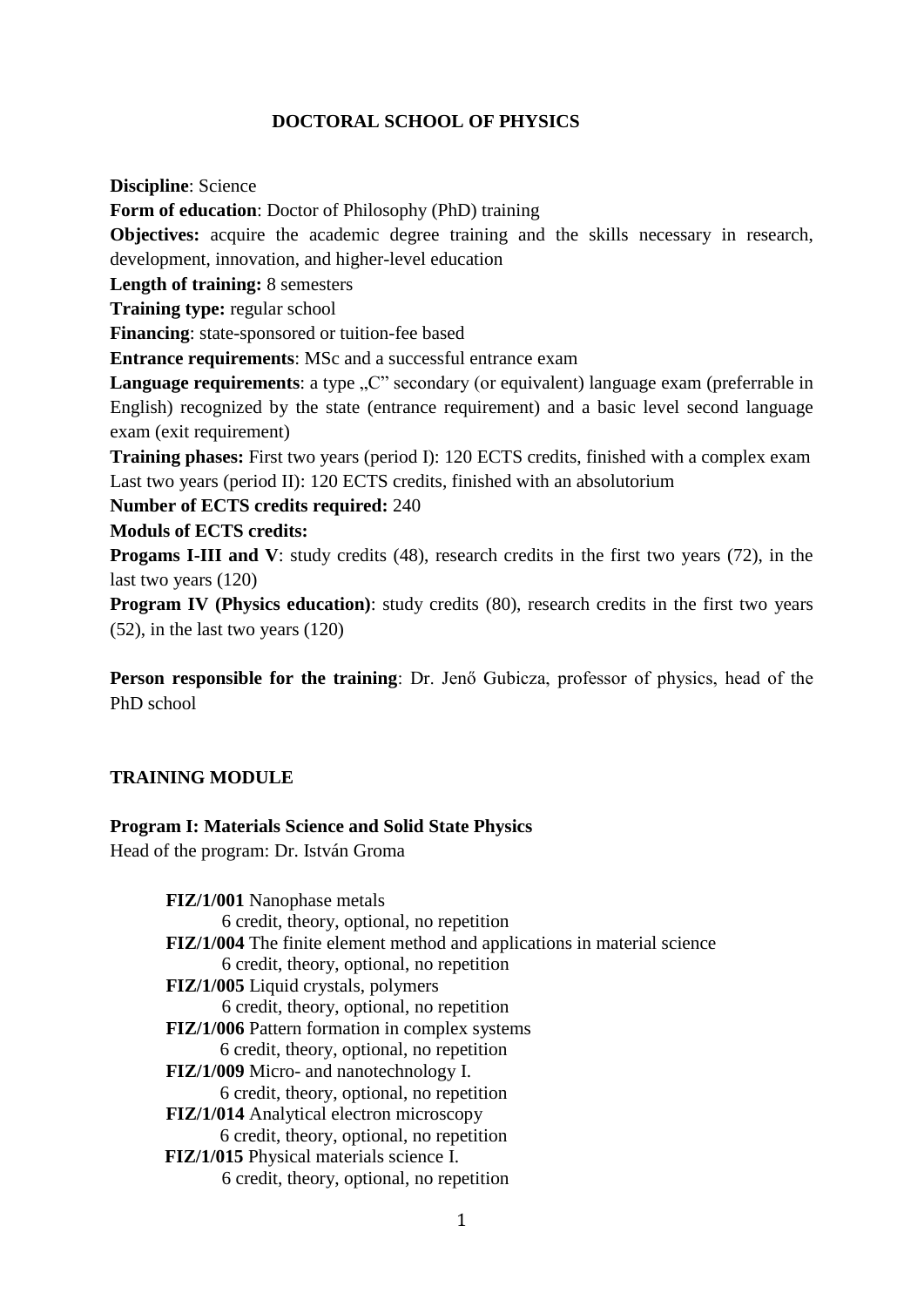**FIZ/1/016** Physical materials science II. 6 credit, theory, optional, no repetition **FIZ/1/018** Nuclear solid state physics I. 6 credit, theory, optional, no repetition **FIZ/1/019** Nuclear solid state physics II. 6 credit, theory, optional, no repetition **FIZ/1/021** Transmission electron microscopy and electron diffraction 6 credit, theory, optional, no repetition **FIZ/1/022** Advanced Material Physics 6 credit, theory, optional, no repetition **FIZ/1/023** Solid state theory 6 credit, theory, optional, no repetition **FIZ/1/024** Lattice defects I. 6 credit, theory, optional, no repetition **FIZ/1/025** Lattice defects II. 6 credit, theory, optional, no repetition **FIZ/1/029** Solid state research I. 6 credit, theory, optional, no repetition **FIZ/1/030** Solid state research II. 6 credit, theory, optional, no repetition **FIZ/1/031** Technology of materials (intensive course) 6 credit, theory, optional, no repetition **FIZ/1/032** Nanomagnetism 6 credit, theory, optional, no repetition **FIZ/1/036** Composite materials 6 credit, theory, optional, no repetition **FIZ/1/037** Amorphous alloys 6 credit, theory, optional, no repetition **FIZ/1/038** Diffraction methods in Materials Science I. 6 credit, theory, optional, no repetition **FIZ/1/039** Diffraction methods in Materials Science II. 6 credit, theory, optional, no repetition **FIZ/1/040** Bulk nanostructured materials 6 credit, theory, optional, no repetition **FIZ/1/041** Quantum bits in solids 6 credit, theory, optional, no repetition **FIZ/1/042** Topological insulators I. 6 credit, theory, optional, no repetition **FIZ/1/043** Topological insulators II. 6 credit, theory, optional, no repetition **FIZ/1/044** Micro and nanotechnology II. 6 credit, theory, optional, no repetition **FIZ/1/045** Low temperature plasma physics 6 credit, theory, optional, no repetition **FIZ/1/082** Dynamical phenomena in soft materials 6 credits, theory, optional, no repetition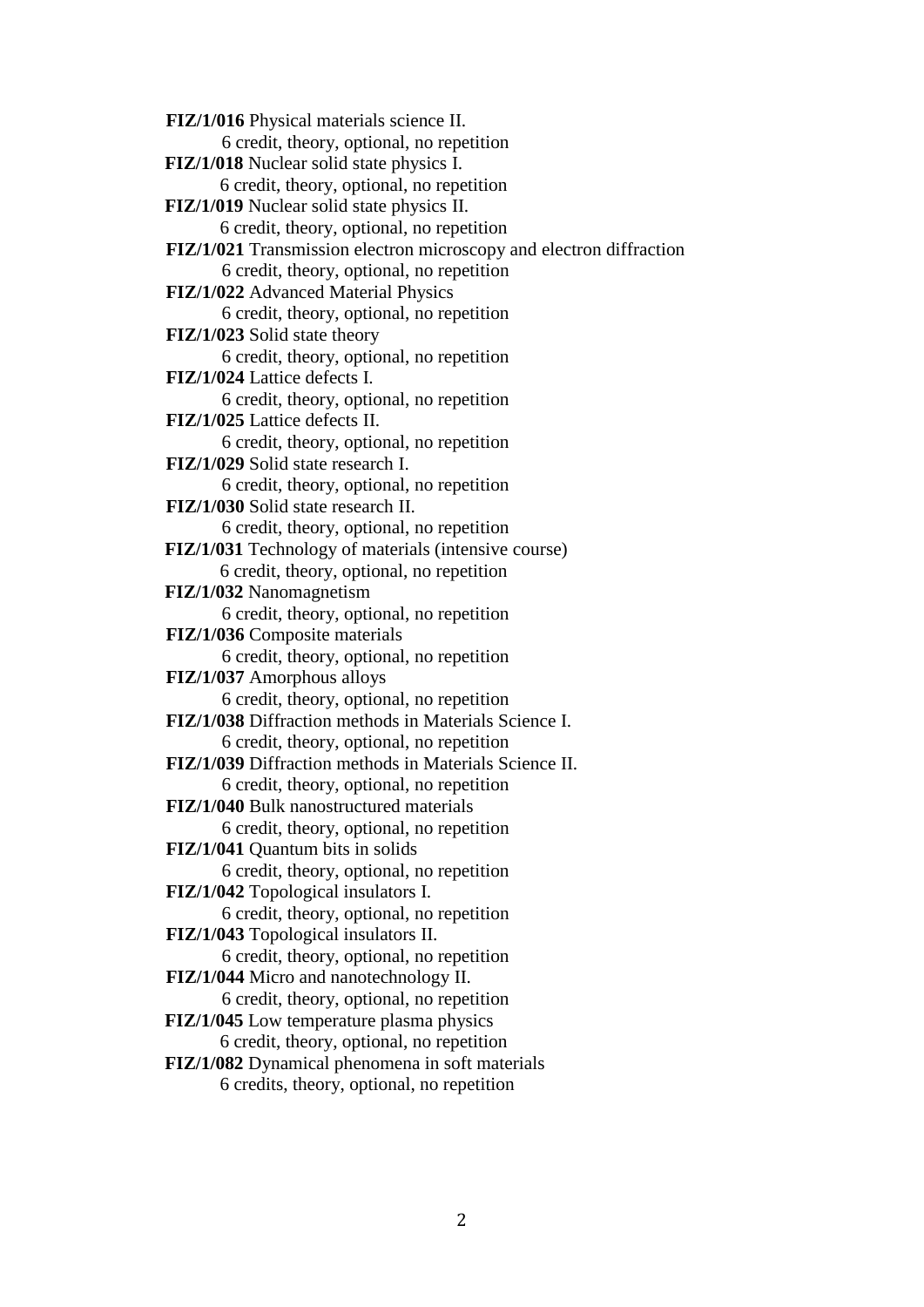**FIZ/1,3/013** Quantum chaos in mesoscopic systems 6 credits, theory, optional, no repetition **FIZ/1,3/015** Carbon Nanostructures 6 credits, theory, optional, no repetition **FIZ/1,3/016** Macromolecules 6 credits, theory, optional, no repetition **FIZ/1,3/020** Experimental metods in solid state physics I. 6 credit, theory, optional, no repetition **FIZ/1,3/022** Mesoscopic superconductors 6 credits, theory, optional, no repetition **FIZ/1,3/023** Physics of mesoscopic systems II. 6 credits, theory, optional, no repetition **FIZ/1,3/025** Trapped atomic systems 6 credits, theory, optional, no repetition **FIZ/1,3/028** Computer simulations in statistical physics 6 credits, theory, optional, no repetition **FIZ/1,3/032** Phase transitions 6 credits, theory, optional, no repetition **FIZ/1,3/035** Many-body problem I. 6 credits, theory, optional, no repetition **FIZ/1,3/040** Mesoscopic Systems I. 6 credits, theory, optional, no repetition **FIZ/1,3/041** Trapped atomic systems II. 6 credits, theory, optional, no repetition **FIZ/1,3/042** Cooling and trapping of neutral atoms 6 credits, theory, optional, no repetition **FIZ/1,3/052** Experimental metods in solid state physics II. 6 credit, theory, optional, no repetition **FIZ/1,3/054** Universality classes in non-equilibrium systems 6 credits, theory, optional, no repetition **FIZ/1,3/060** Quantum information theory 6 credits, theory, optional, no repetition **FIZ/1,3/062** Superconductivity 6 credits, theory, optional, no repetition **FIZ/1,3/065** Synchrotron radiation and applications 6 credits, theory, optional, no repetition **FIZ/1,3/066** Theories of open quantum systems 6 credits, theory, optional, no repetition **FIZ/1,3/068** Green's functions in nanophysics 6 credits, theory, optional, no repetition **FIZ/1,3/073** Group theory in solid state research 6 credits, theory, optional, no repetition **FIZ/1,3/074** Introduction to superconductivity 6 credits, theory, optional, no repetition **FIZ/1,3/076** Entanglement in quantum many-body systems 6 credits, theory, optional, no repetition **FIZ/1,3/079** Stochastic processes 6 credits, theory, optional, no repetition **FIZ/1,3/083** Advanced neutron techniques of material characterization 6 credits, theory, optional, no repetition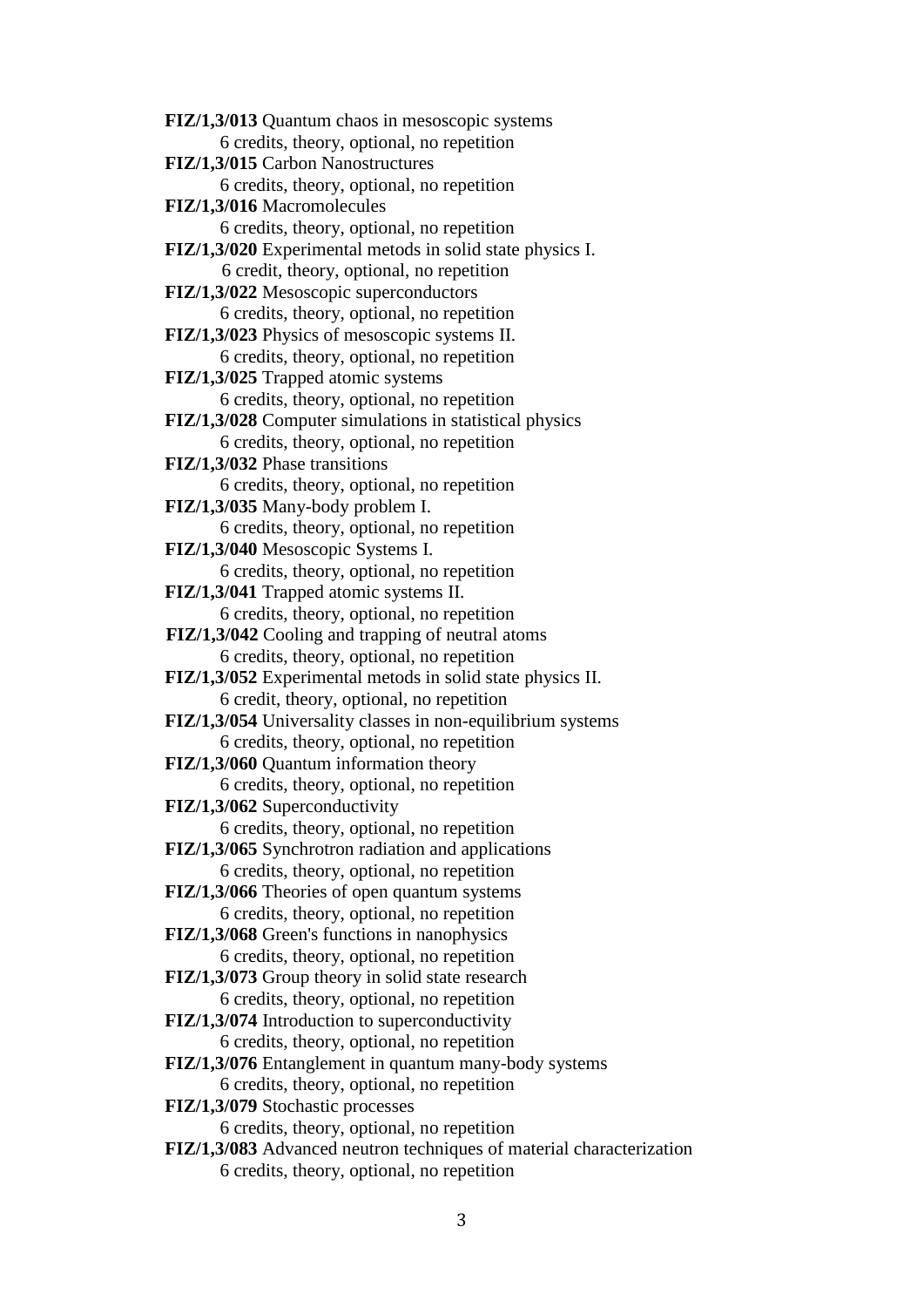### **Research module**

**FIZ/K18** Guided research work (1,2,3,4. semester) 18 credit, research, optional, repeatable **FIZ/K5** Guided research work (5,6,7,8. semester) 5 credit, research, optional, repeatable **FIZ/K10** Guided research work (5,6,7,8. semester) 10 credit, research, optional, repeatable **FIZ/K15** Guided research work (5,6,7,8. semester) 15 credit, research, optional, repeatable

#### **Teaching module (max. credits: 4/semester)**

**FIZ/OKT/2** Teaching activity 2 credits, practice, optional, can be repetaed **FIZ/OKT/4** Teaching activity 4 credits, practice, optional, can be repeated

#### **Program II: Particle and Nuclear Physics**

Head of the program: Dr. Zoltán Trócsányi

**FIZ/2/001** Advanced field theory 6 credit, theory, optional, no repetition **FIZ/2/002 S**tandard model 6 credit, theory, optional, no repetition **FIZ/2/003** Beyond the standard model 6 credit, theory, optional, no repetition **FIZ/2/004** Experimental methods of particle physics II 6 credit, theory, optional, no repetition **FIZ/2/005** String Theory I 6 credit, theory, optional, no repetition **FIZ/2/007** Lattice field theory I. 6 credit, theory, optional, no repetition **FIZ/2/008** Solitons and instantons I. 6 credit, theory, optional, no repetition **FIZ/2/009** Solitons and instantons II. 6 credit, theory, optional, no repetition **FIZ/2/015** Inflationary cosmology 6 credit, theory, optional, no repetition **FIZ/2/016** Finite temperature quantum field theory and astrophysical applications 6 credit, theory, optional, no repetition **FIZ/2/017** Discrete gauge symmetries 6 credit, theory, optional, no repetition **FIZ/2/018** Conform field theories 6 credit, theory, optional, no repetition **FIZ/2/019** Field theories with boundaries 6 credit, theory, optional, no repetition **FIZ/2/020** Algebraic field theory I.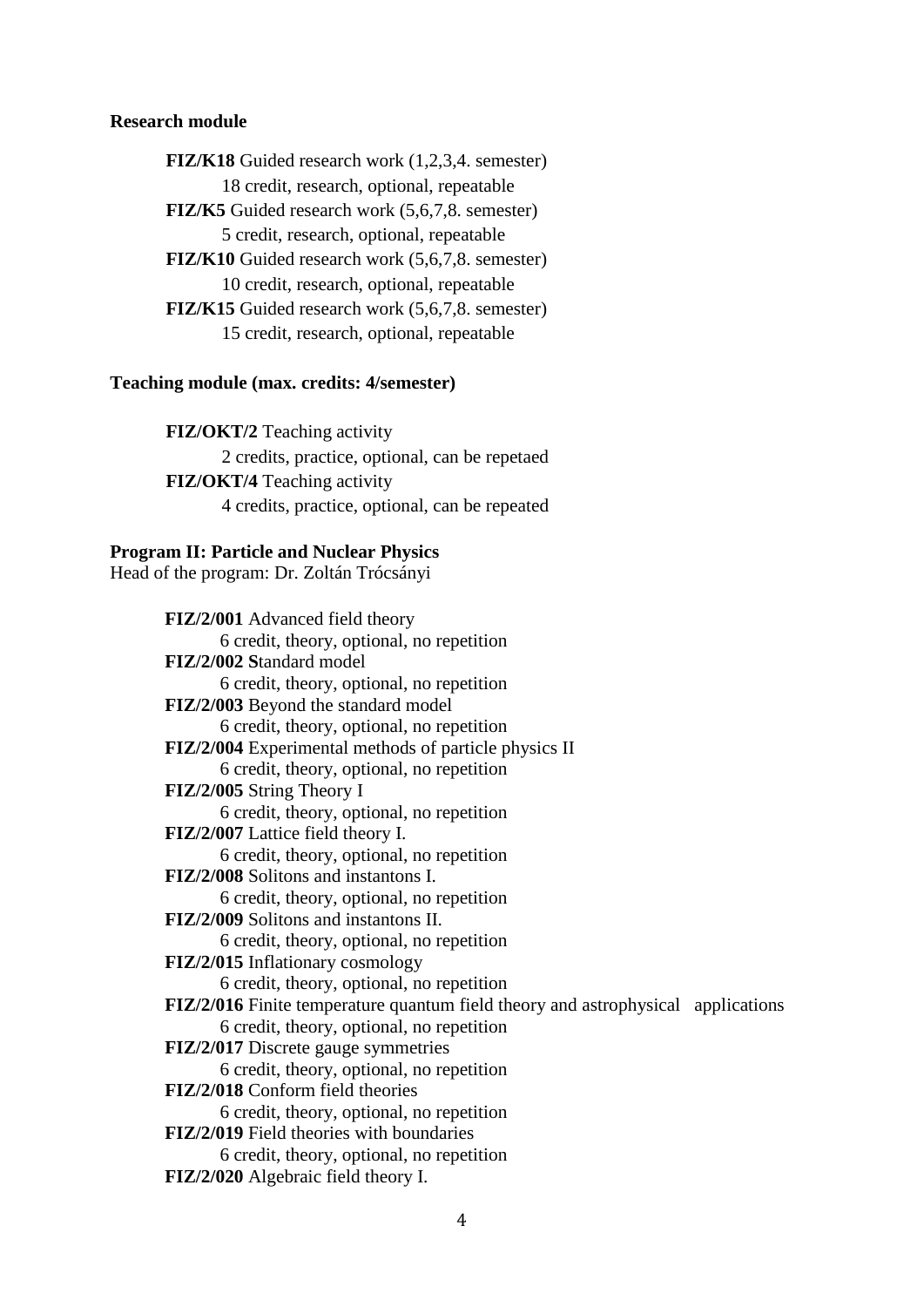6 credit, theory, optional, no repetition **FIZ/2/021** Introduction to general relativity I. 6 credit, theory, optional, no repetition **FIZ/2/022** Experimental methods of nuclear physics 6 credit, theory, optional, no repetition **FIZ/2/023** Jet physics in hadron hadron and in heavy ion collisions 6 credit, theory, optional, no repetition **FIZ/2/024** The phase diagram of strongly interacting matter 6 credit, theory, optional, no repetition **FIZ/2/043** Introduction to supersymmetry 6 credit, theory, optional, no repetition **FIZ/2/049** Experimental high energy physics: data analysis 6 credit, theory, optional, no repetition **FIZ/2/050** Perturbative conformal field theory 6 credit, theory, optional, no repetition **FIZ/2/052** Algebraic field theory II. 6 credit, theory, optional, no repetition **FIZ/2/053** String theory II. 6 credit, theory, optional, no repetition **FIZ/2/054** String Theory III. 6 credit, theory, optional, no repetition **FIZ/2/055** Lattice field theory II. 6 credit, theory, optional, no repetition **FIZ/2/057** Introduction to general relativity II. 6 credit, theory, optional, no repetition **FIZ/2/077** Introduction to Quantum Integrable Models 6 credit, theory, optional, no repetition **FIZ/2/078** The algebraic Bethe Ansatz and its applications 6 credit, theory, optional, no repetition **FIZ/2/081** Weak interaction 6 credit, theory, optional, no repetition **FIZ/2/083** Quantum chromodynamics 6 credit, theory, optional, no repetition **FIZ/2/084** Integrable field theories 6 credit, theory, optional, no repetition **FIZ/2/086** Solitons and instantons III. 6 credit, theory, optional, no repetition **FIZ/2/094** High energy heavy ion physics and the perfect quark fluid 6 credit, theory, optional, no repetition **FIZ/2/104** Integrable methods in gauge/gravity duality I 6 credit, theory, optional, no repetition **FIZ/2/109** Integrability methods in gauge/gravity duality 6 credit, theory, optional, no repetition **FIZ/2/110** Statistical field theory 6 credit, theory, optional, no repetition **FIZ/2/113** Quantum world 6 credit, theory, optional, no repetition **FIZ/2/117** Selected chapters from experimental high energy physics 6 credit, theory, optional, no repetition **FIZ/2/132** Particle Astrophysics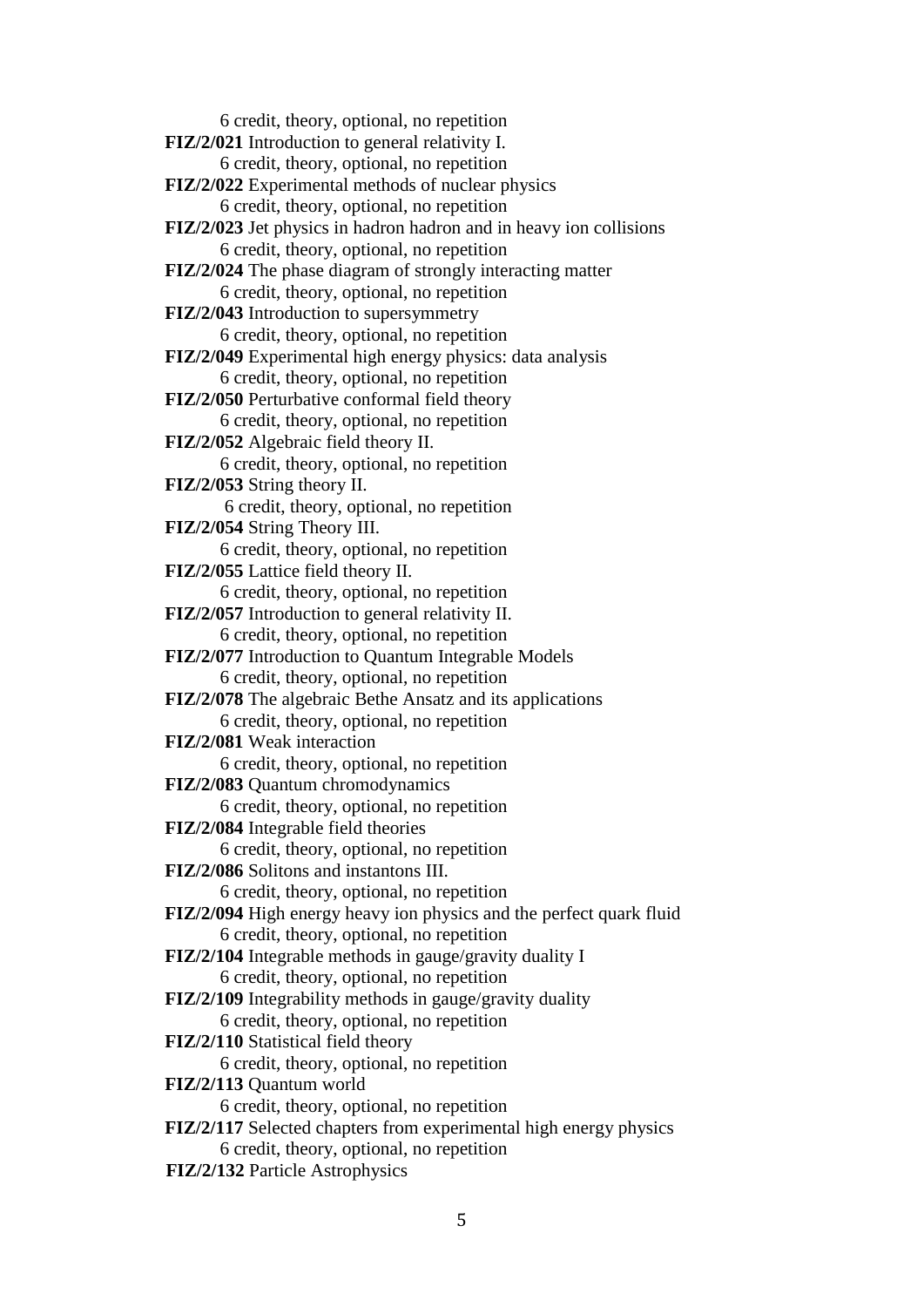6 credits, theory, optional, no repetition **FIZ/2/136** Nuclear physics with radioactive beams 6 credit, theory, optional, no repetition **FIZ/2/137** Strong interaction at low energies 6 credit, theory, optional, no repetition

**FIZ/2/138** Experimental methods in particle physics 6 credit, theory, optional, no repetition

# **Research module**

**FIZ/K18** Guided research work (1,2,3,4. semester) 18 credit, research, optional, repeatable **FIZ/K5** Guided research work (5,6,7,8. semester) 5 credit, research, optional, repeatable **FIZ/K10** Guided research work (5,6,7,8. semester) 10 credit, research, optional, repeatable **FIZ/K15** Guided research work (5,6,7,8. semester) 15 credit, research, optional, repeatable

### **Teaching module (max. credits: 4/semester)**

**FIZ/OKT/2** Teaching activity 2 credits, practice, optional, can be repetaed **FIZ/OKT/4** Teaching activity 4 credits, practice, optional, can be repeated

**Program III: Statistical Physics, Biological Physics and Physics of Quantum Systems** Head of the program: Dr. Jenő Kürti

| <b>FIZ/3/003</b> Statistical physics of biological sytems |
|-----------------------------------------------------------|
| 6 credit, theory, optional, no repetition                 |
| FIZ/3/004 Fractal growth                                  |
| 6 credit, theory, optional, no repetition                 |
| <b>FIZ/3/005</b> Theoretical evolutionary biology         |
| 6 credit, theory, optional, no repetition                 |
| FIZ/3/008 Pattern formation in complex systems            |
| 6 credit, theory, optional, no repetition                 |
| FIZ/3/009 Liquid crystals and polymers                    |
| 6 credit, theory, optional, no repetition                 |
| FIZ/3/010 Sensory biophysics                              |
| 6 credit, theory, optional, no repetition                 |
| FIZ/1,3/013 Quantum chaos in mesoscopic systems           |
| 6 credit, theory, optional, no repetition                 |
| FIZ/1,3/015 Carbon Nanostructures                         |
| 6 credit, theory, optional, no repetition                 |
|                                                           |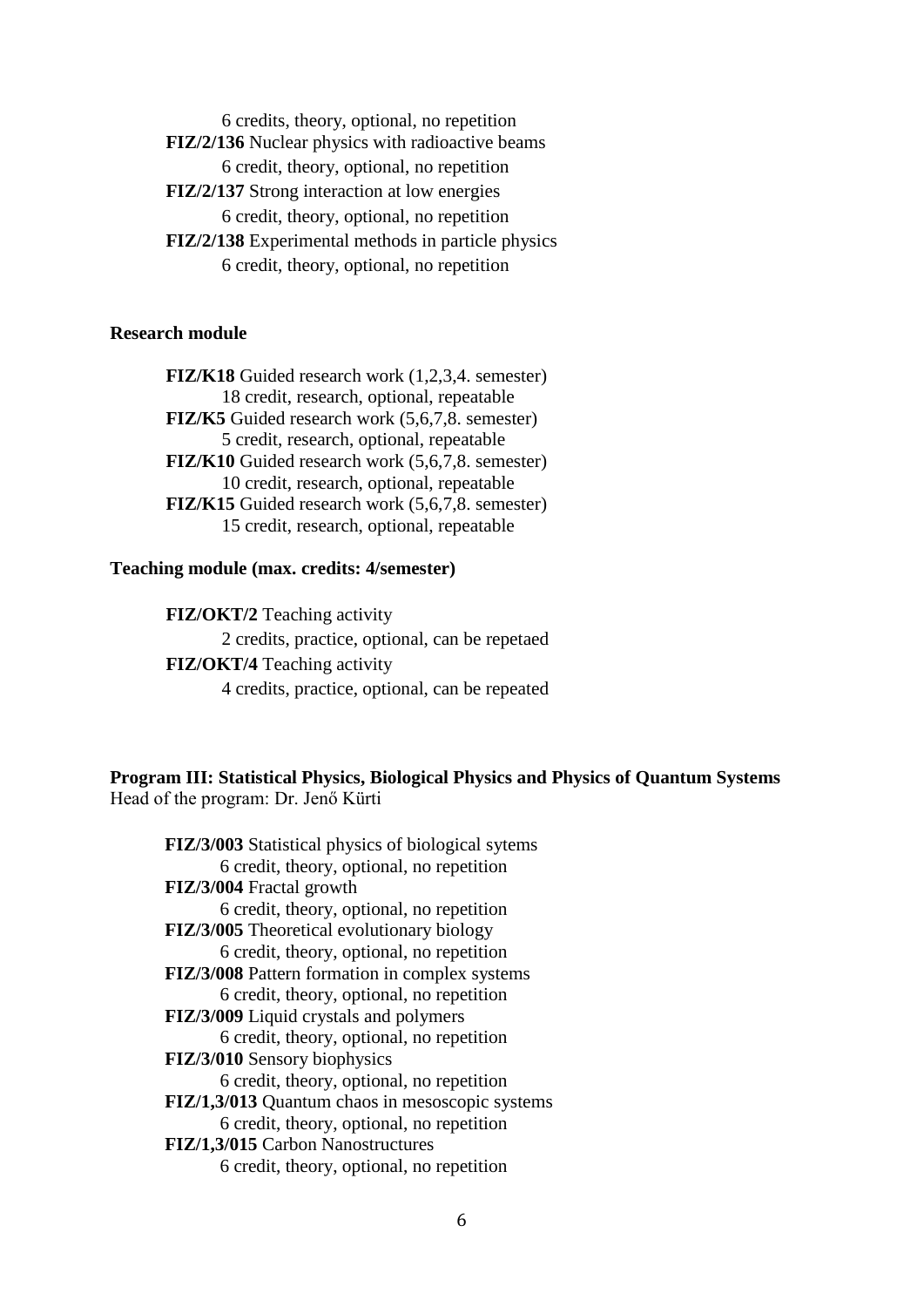**FIZ/1,3/016** Macromolecules 6 credit, theory, optional, no repetition **FIZ/3/017** Physics of environmental flows 6 credit, theory, optional, no repetition **FIZ/3/018** Application of chaos theory 6 credit, theory, optional, no repetition **FIZ/3/019** Modeling traffic in communication networks 6 credit, theory, optional, no repetition **FIZ/1,3/020** Experimental metods in solid state physics I. 6 credit, theory, optional, no repetition **FIZ/3/021** Statistical physics of polymers and membranes 6 credit, theory, optional, no repetition **FIZ/1,3/022** Mesoscopic superconductors 6 credit, theory, optional, no repetition **FIZ/1,3/023** Physics of mesoscopic systems II. 6 credit, theory, optional, no repetition **FIZ/1,3/025** Trapped atomic systems 6 credit, theory, optional, no repetition **FIZ/3/027** Extreme statistics and their applications 6 credit, theory, optional, no repetition **FIZ/1,3/028** Computer simulations in statistical physics 6 credit, theory, optional, no repetition **FIZ/3/029** Introduction to quantum optics 6 credit, theory, optional, no repetition **FIZ/3/030** Coherent control of quantum systems 6 credit, theory, optional, no repetition **FIZ/1,3/032** Phase transitions 6 credit, theory, optional, no repetition **FIZ/3/033** Non-equilibrium statistical physics 6 credit, theory, optional, no repetition **FIZ/3/034** Mathematical methods in quantum chemistry I. 6 credit, theory, optional, no repetition **FIZ/1,3/035** Many-body problem I. 6 credit, theory, optional, no repetition **FIZ/3/036** Chaotic Mechanics I. 6 credit, theory, optional, no repetition **FIZ/3/037** Environmental fluid hydrodynamics II. EA 6 credit, theory, optional, no repetition **FIZ/3/039** Statistical properties of chaos 6 credit, theory, optional, no repetition **FIZ/1,3/040** Mesoscopic Systems I. 6 credit, theory, optional, no repetition **FIZ/1,3/041** Trapped atomic systems II. 6 credit, theory, optional, no repetition **FIZ/1,3/042** Cooling and trapping of neutral atoms 6 credit, theory, optional, no repetition **FIZ/3/044** New experiments in quantum mechanics 6 credits, theory, optional, no repetition **FIZ/3/045** Sensory biophysics II: Bioacoustics 6 credit, theory, optional, no repetition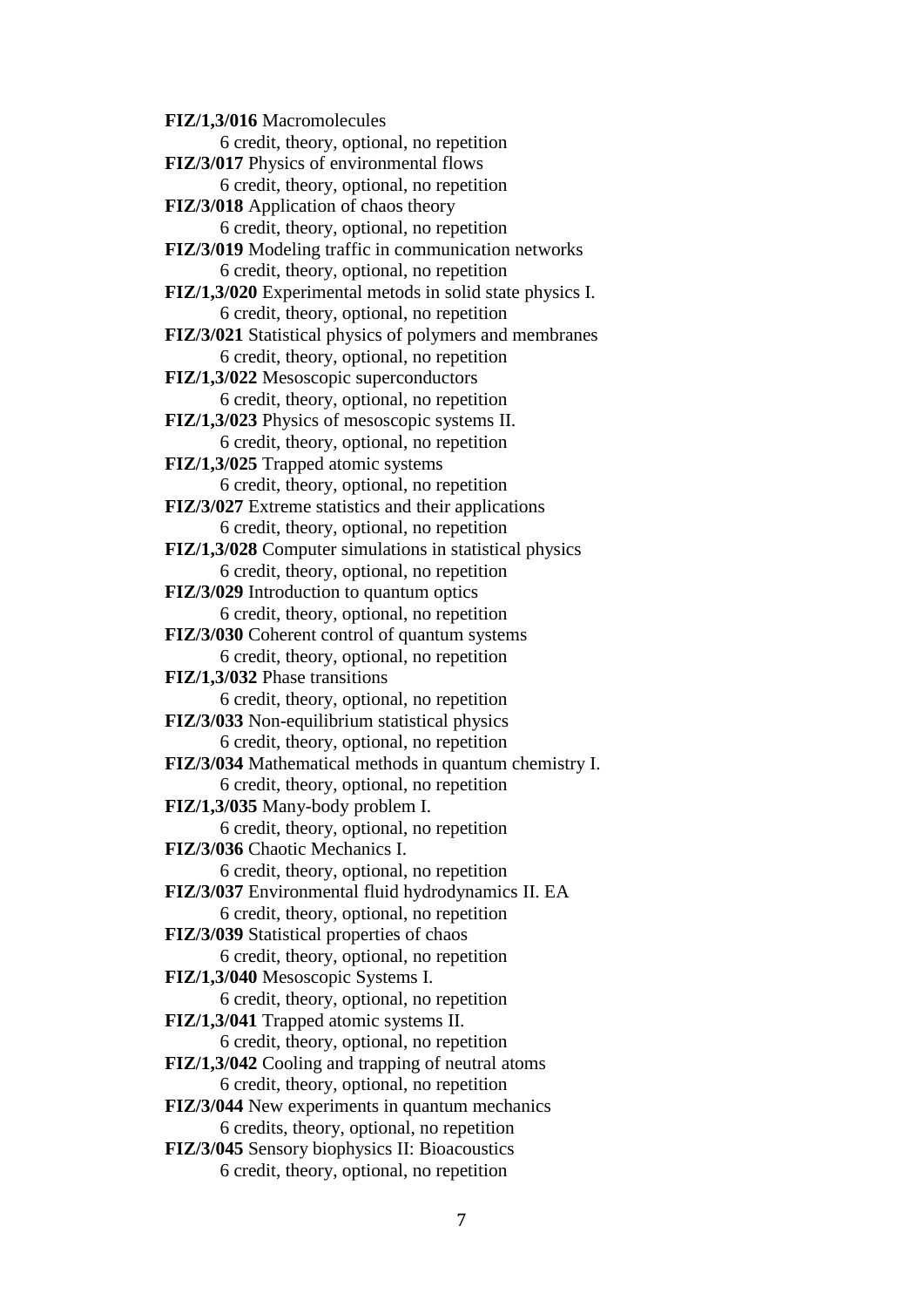**FIZ/3/048** Dynamical critical phenomenas 6 credit, theory, optional, no repetition **FIZ/3/050** Many-body problem II. 6 credit, theory, optional, no repetition **FIZ/3/051** Fundamentals of the Physics of Solids II. 6 credit, theory, optional, no repetition **FIZ/1,3/052** Experimental metods in solid state physics II. 6 credit, theory, optional, no repetition **FIZ/1,3/054** Universality classes in non-equilibrium systems 6 credit, theory, optional, no repetition **FIZ/3/055** Systems biology: quantitative analysis of intracellular signal transduction networks 6 credit, theory, optional, no repetition **FIZ/3/056** Quantitative models of mechanisms in developmental biology 6 credit, theory, optional, no repetition **FIZ/3/059** Evolutionary game theory 6 credit, theory, optional, no repetition **FIZ/1,3/060** Ouantum information theory 6 credit, theory, optional, no repetition **FIZ/1,3/062** Superconductivity 6 credit, theory, optional, no repetition **FIZ/3/063** Graphs in bioinformatics 6 credit, theory, optional, no repetition **FIZ/3/064** Clustering with networks 6 credit, theory, optional, no repetition **FIZ/1,3/065** Synchrotron radiation and applications 6 credit, theory, optional, no repetition **FIZ/1,3/066** Theories of open quantum systems 6 credit, theory, optional, no repetition **FIZ/1,3/068** Green's functions in nanophysics 6 credit, theory, optional, no repetition **FIZ/3/069** Chaotic mechanics II 6 credit, theory, optional, no repetition **FIZ/3/070** Quantum electrodynamics in resonator 6 credit, theory, optional, no repetition **FIZ/3/071** Molecular and biophysical mechanisms of cell motion 6 credit, theory, optional, no repetition **FIZ/1,3/073** Group theory in solid state research 6 credit, theory, optional, no repetition **FIZ/1,3/074** Introduction to superconductivity 6 credit, theory, optional, no repetition **FIZ/3/075** Extremes, Records, and Order-Statistics in Nature 6 credit, theory, optional, no repetition **FIZ/1,3/076** Entanglement in quantum many-body systems 6 credit, theory, optional, no repetition **FIZ/3/077** Imaging techniques in modern biology 6 credit, theory, optional, no repetition **FIZ/3/078** Fronts and Patterns 6 credit, theory, optional, no repetition **FIZ/1,3/079** Stochastic processes

8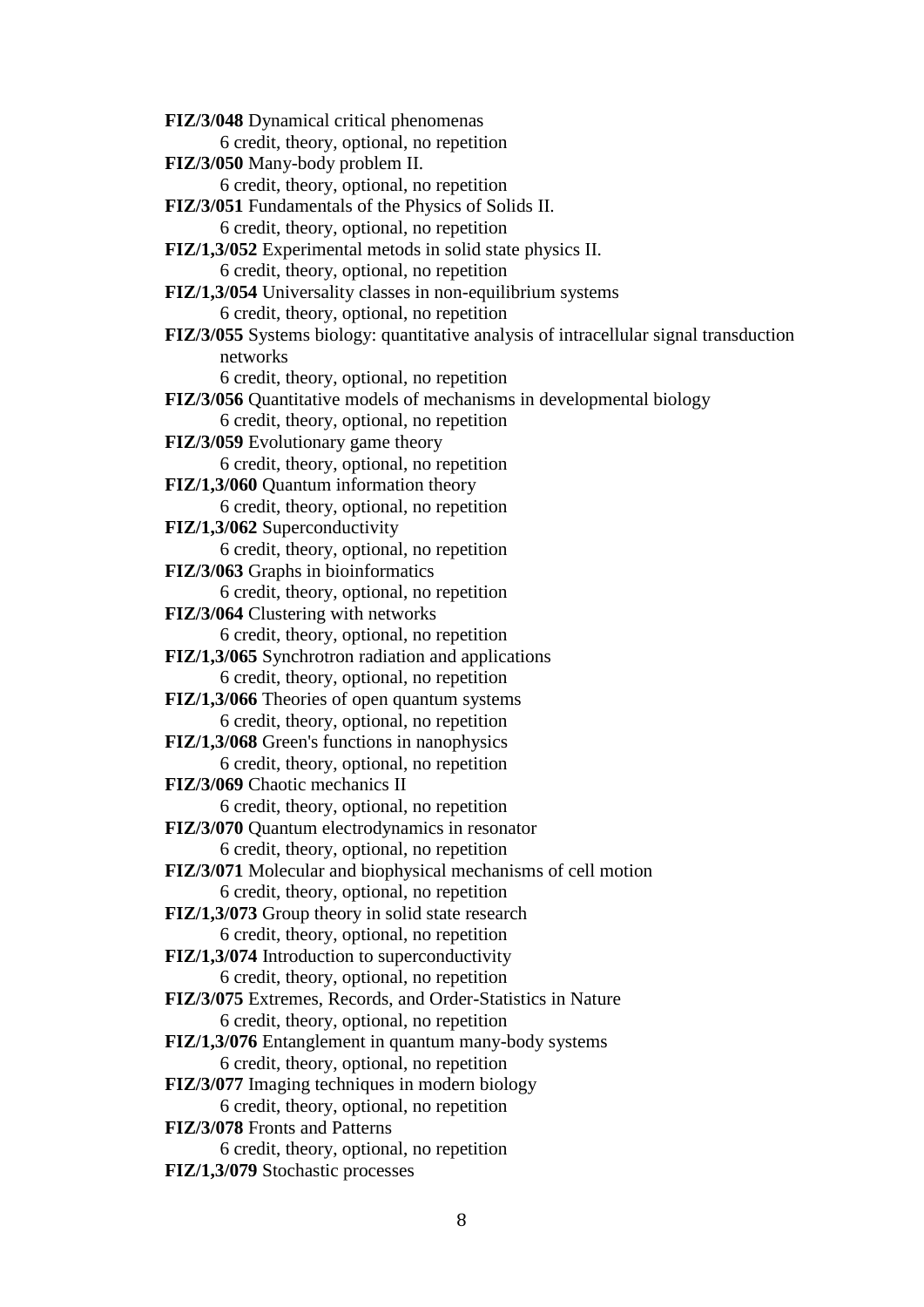6 credit, theory, optional, no repetition **FIZ/3/082** Preclinical models in cancer research 6 credit, theory, optional, no repetition **FIZ/3/083** Python programming and networks 6 credit, theory, optional, no repetition **FIZ/1,3/083** Advanced neutron techniques of material characterization 6 credits, theory, optional, no repetition **FIZ/3/084** Data mining and machine learning 6 credits, theory and practice, optional, no repetition **FIZ/3/085** Data exploration and visualization 6 credits, theory and practice, optional, no repetition **FIZ/3/086** Data Models and Databases in Science 6 credits, theory and practice, optional, no repetition **FIZ/3/087** Data science computer lab 6 credits, practice, optional, no repetition **FIZ/3/088** Advanced statistics and modelling 6 credits, theory and practice, optional, no repetition **FIZ/3/089** Deep learning and machine learning in natural sciences 6 credits, theory optional, no repetition **FIZ/3/090** Scientific modelling computer lab 6 credits, practice, optional, no repetition **FIZ/3/091** Computional Studies of Electron Systems 6 credits, practice, optional, no repetition **FIZ/3/092** New results in machine learning 6 credits, theory and practice, optional, no repetition **FIZ/3/093** Advanced machine learning lab 6 credits, theory and practice, optional, no repetition

### **Research module**

**FIZ/K18** Guided research work (1,2,3,4. semester) 18 credit, research, optional, repeatable **FIZ/K5** Guided research work (5,6,7,8. semester) 5 credit, research, optional, repeatable **FIZ/K10** Guided research work (5,6,7,8. semester) 10 credit, research, optional, repeatable **FIZ/K15** Guided research work (5,6,7,8. semester) 15 credit, research, optional, repeatable

### **Teaching module (max. credits: 4/semester)**

**FIZ/OKT/2** Teaching activity 2 credits, practice, optional, can be repetaed **FIZ/OKT/4** Teaching activity 4 credits, practice, optional, can be repeated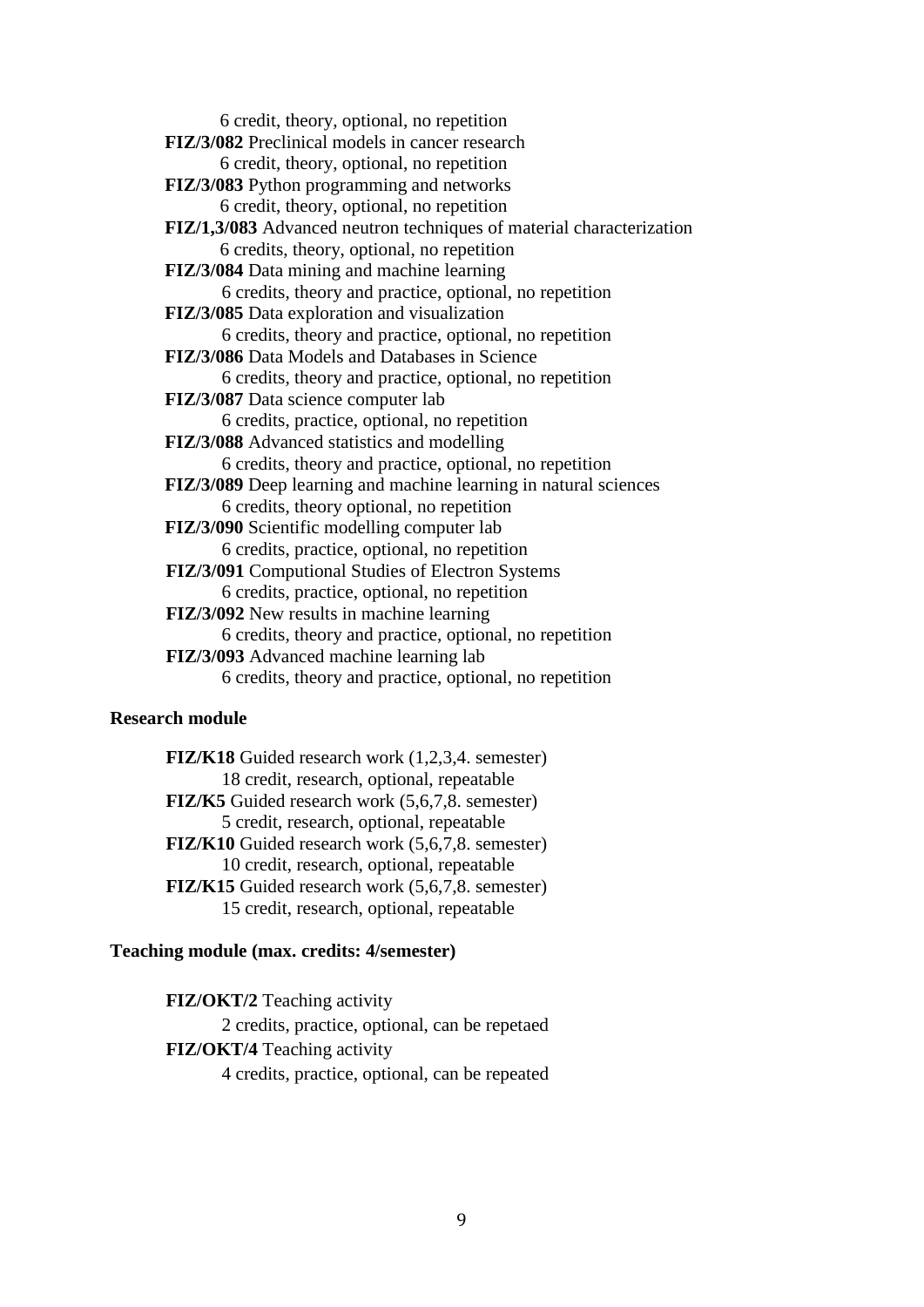#### **Program IV: Physics Education**

Head of the program: Dr. Nguyen Quang Chinh

**FIZ/T/001** Physics education I 5 credit, theory, optional, no repetition **FIZ/T/002** Foundation of the theory of relativity 5 credit, theory, optional, no repetition **FIZ/T/003** Physics of environmental flows 5 credit, theory, optional, no repetition **FIZ/T/005** Chaotic mechanics 5 credit, theory, optional, no repetition **FIZ/T/006** Versatile use of computers in pyhsics education 5 credit, theory, optional, no repetition **FIZ/T/007** Physics of elementary particles 5 credit, theory, optional, no repetition **FIZ/T/009** Physics education II (Classical physics, electromagnetism, optics) 5 credit, theory, optional, no repetition **FIZ/T/010** Physics education III (Modern physics: atomic physics, molecular and nuclear physics) 5 credit, theory, optional, no repetition **FIZ/T/011** Physics education IV (Modern physics: statistical physics, relativity, material science, nonlinear phenomena) 5 credit, theory, optional, no repetition **FIZ/T/013** Hystorically relevant experiments of Physics 5 credit, theory, optional, no repetition **FIZ/T/016** Energetics and environment 5 credit, theory, optional, no repetition **FIZ/T/020** Cooperative phenomena, interdisciplinary aspects 5 credit, theory, optional, no repetition **FIZ/T/021** Physics in biology 5 credit, theory, optional, no repetition **FIZ/T/022** Physics in chemistry 5 credit, theory, optional, no repetition **FIZ/T/023** Recent results in astronomy and space science 5 credit, theory, optional, no repetition **FIZ/T/024** Plausible quantum theory 5 credit, theory, optional, no repetition

#### **Research module**

**FIZ/K4/16** Guided research work (in semesters: 1, 2, 3, 4) 4, 16, 16, 16, credits/semester, research, optional, repeatable **FIZ/K5** Guided research work (5,6,7,8. semester) 5 credits, research, optional, repeatable **FIZ/K10** Guided research work (5,6,7,8. semester) 10 credits, research, optional, repeatable **FIZ/K15** Guided research work (5,6,7,8. semester) 15 credits, research, optional, repeatable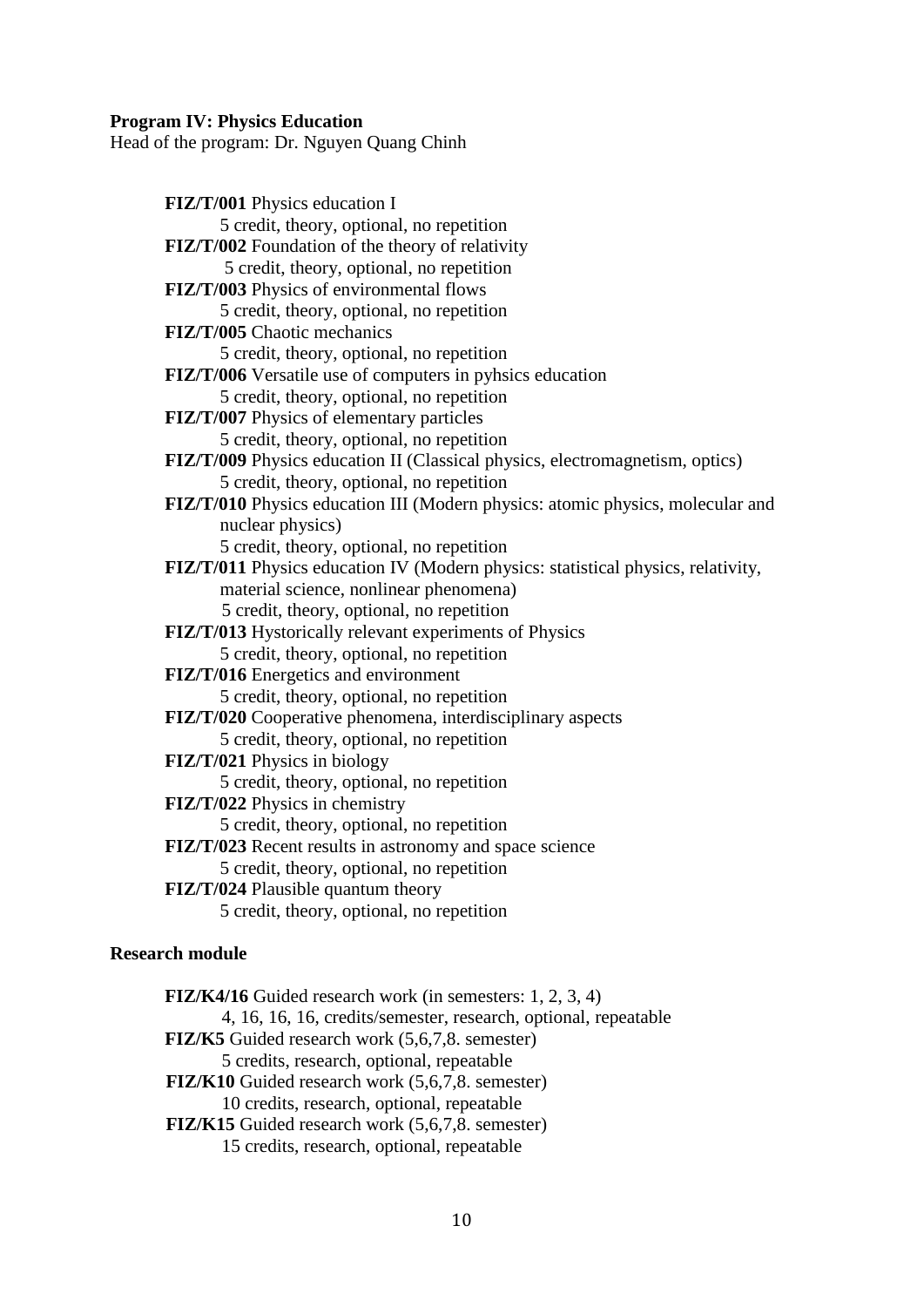#### **Program V: Astronomy and Space Physics**

Head of the program: Dr. Kristóf Petrovay

**FIZ/5/001 [034]** Observational methods in astrophysics 6 credits, theory, optional, no repetition **FIZ/5/002 [129]** Astronomy with ESO instrumentation 6 credits, theory, optional, no repetition **FIZ/5/003 [026]** Astrostatistics I. 6 credits, theory, optional, no repetition **FIZ/5/004 [059]** Astrostatistics II. 6 credits, theory, optional, no repetition **FIZ/5/005 [075]** Working with astronomical databases 6 kredit, gyakorlat, választható, nem ismételhető **FIZ/5/006 [119]** Data mining in astronomy 6 credits, theory, optional, no repetition **FIZ/5/007 [031]** Advanced infomation technology in astronomy I. 6 credits, theory, optional, no repetition **FIZ/5/008 [064]** Advanced infomation technology in astronomy II. 6 credits, theory, optional, no repetition **FIZ/5/009 [032]** Radio astronomy I. 6 credits, theory, optional, no repetition **FIZ/5/010 [065]** Radio astronomy II. 6 credits, theory, optional, no repetition **FIZ/5/011 [038]** Astrophysical turbulence, dynamos and reconnection 1. LCT 6 credits, theory, optional, no repetition **FIZ/5/012 [067]** Astrophysical turbulence, dynamos and reconnection II. LCT 6 credits, theory, optional, no repetition **FIZ/5/013 [039]** Astronomy from space I. 6 credits, theory, optional, no repetition **FIZ/5/014 [072]** Astronomy from space II. 6 kredit, egyéni kutatás, választható, nem ismételhető **FIZ/5/015 [040]** Infrared Astronomy I 6 credits, theory, optional, no repetition **FIZ/5/016 [068]** Infrared Astronomy II. GY 6 kredit, gyakorlat, választható, nem ismételhető **FIZ/5/017 [076]** Chapters from moder astronomy and cosmology 6 kredit, előadás, választható, nem ismételhető **FIZ/5/018 [107]** N-body simulations in astrophysics and cosmology 6 credits, theory, optional, no repetition **FIZ/5/019 [126]** Cosmology 6 credits, theory, optional, no repetition **FIZ/5/020 [074]** The distant universe 6 kredit, előadás, választható, nem ismételhető **FIZ/5/021 [127]** Gravitational wave astrophysics 6 credits, theory, optional, no repetition **FIZ/5/022 [118]** High energy astrophysics 6 credits, theory, optional, no repetition **FIZ/5/023 [122]** The physics of black holes 6 credits, theory, optional, no repetition **FIZ/5/024 [123]** Selected chapters from the study of the structure of compact stars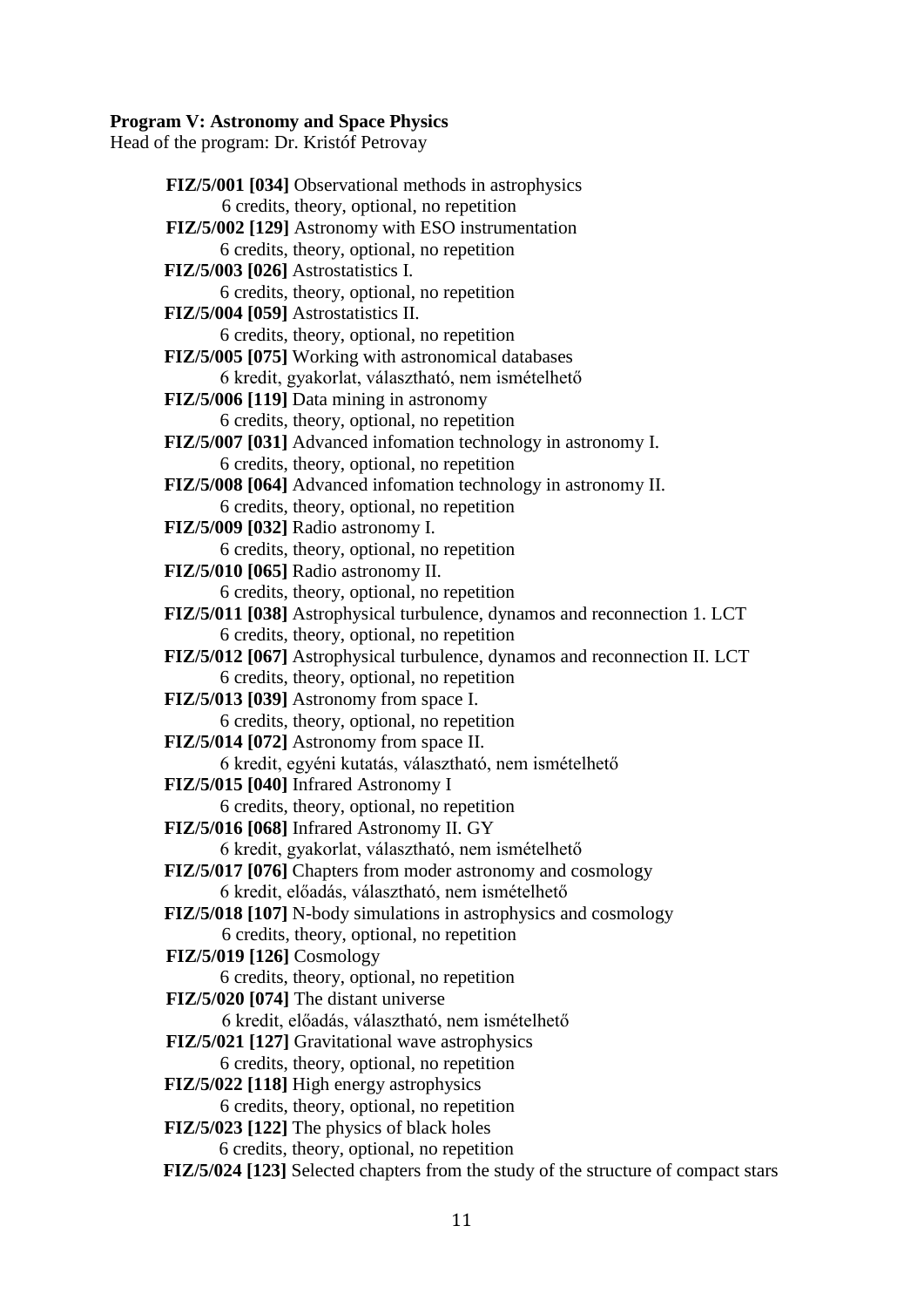6 credits, theory, optional, no repetition **FIZ/5/025 [080]** The structure of compact stars 6 kredit, előadás, választható, nem ismételhető **FIZ/5/026 [121]** Active galactic nuclei 6 credits, theory, optional, no repetition **FIZ/5/027 [027]** Dynamics of stellar systems I. 6 credits, theory, optional, no repetition **FIZ/5/028 [060]** Dynamics of stellar systems II. 6 credits, theory, optional, no repetition **FIZ/5/029 [120]** Stellar and galaxy populations 6 credits, theory, optional, no repetition **FIZ/5/030 [037]** Current research results in interstellar matter and star formation I. 6 credits, theory, optional, no repetition **FIZ/5/031 [025]** The physics of interstellar matter I. 6 credits, theory, optional, no repetition **FIZ/5/032 [058]** The physics of interstellar matter II. 6 credits, theory, optional, no repetition **FIZ/5/033 [070]** Accretion processes in star formation 6 kredit, gyakorlat, választható, nem ismételhető **FIZ/5/034 [093]** Light variations in young stellar objects 6 credits, theory, optional, no repetition **FIZ/5/035 [033]** Stellar activity – active stars I. 6 credits, theory, optional, no repetition **FIZ/5/036 [066]** Stellar activity – active stars II. 6 credits, theory, optional, no repetition **FIZ/5/037 [115]** Pulsating variables and their observation I. 6 credits, theory, optional, no repetition **FIZ/5/038 [116]** Pulsating variables and their observation II. 6 credits, theory, optional, no repetition **FIZ/5/039 [114]** Pulsation theory 6 credits, theory, optional, no repetition **FIZ/5/040 [101]** Exoplanetary research 6 credits, theory, optional, no repetition **FIZ/5/041 [099]** Chapter sfrom the theory and observations of multiple stellar and planetary systems I. 6 credits, theory, optional, no repetition **FIZ/5/042 [100]** Chapter sfrom the theory and observations of multiple stellar and planetary systems II. 6 credits, theory, optional, no repetition **FIZ/5/043 [130]** (Exo)planetary atmospheres seminar I. 6 credits, theory, optional, no repetition **FIZ/5/044 [131]** (Exo)planetary atmospheres seminar II. 6 credits, theory, optional, no repetition **FIZ/5/045 [103]** The formation of planets and planetary systems 6 credits, theory, optional, no repetition **FIZ/5/046 [098]** Small and microscopic Solar System bodies 6 credits, theory, optional, no repetition

- **FIZ/5/047 [133]** At the edge of the Solar System 1 6 credits, theory, optional, no repetition
- **FIZ/5/048 [134]** At the edge of the Solar System 2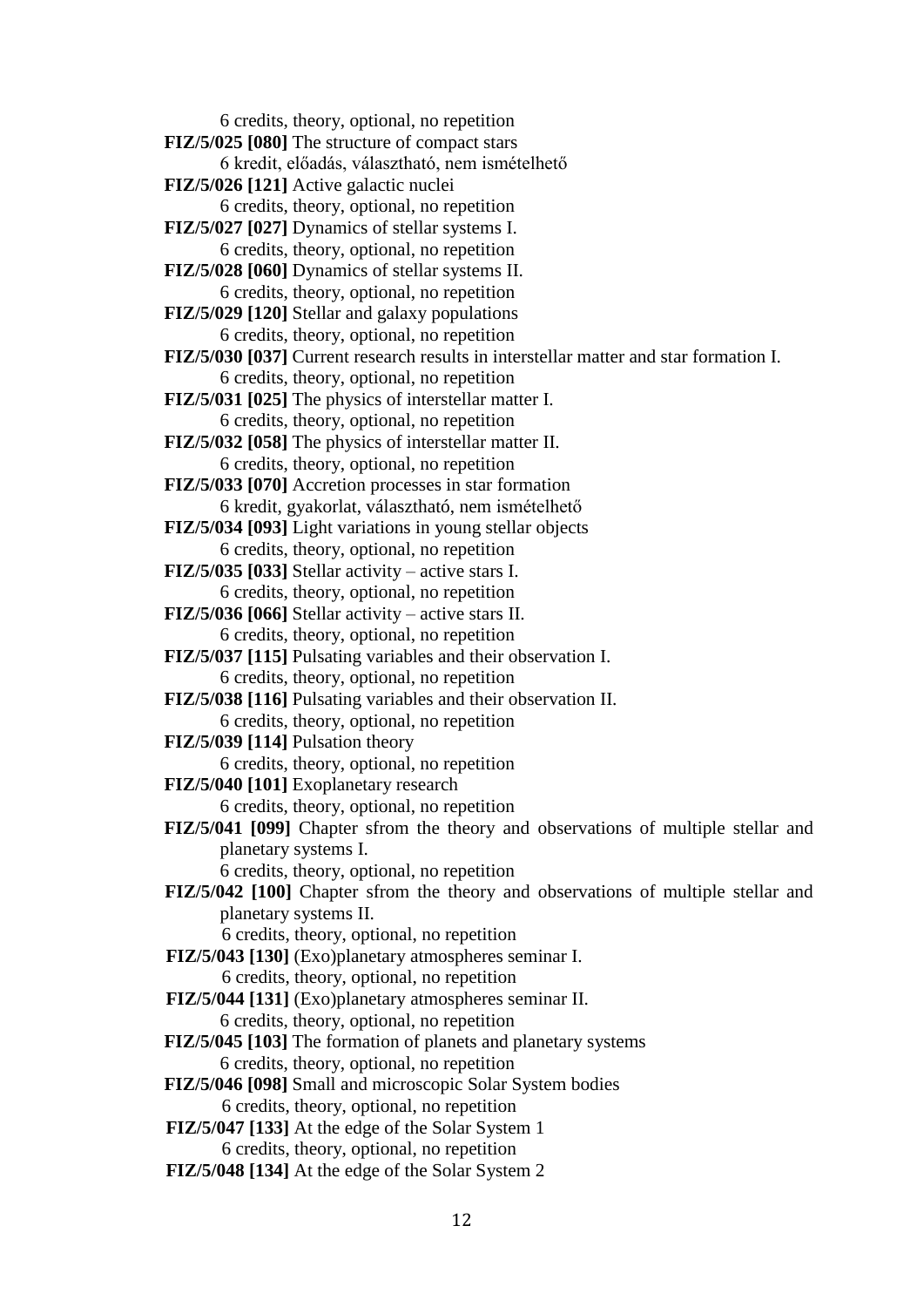6 credits, theory, optional, no repetition

**FIZ/5/049 [102]** Dwarf planets in the Solar System

6 credits, theory, optional, no repetition

**FIZ/5/050 [105]** Chaos detection methods in Hamiltonian systems. - Applications in celestial mechanics

6 kredit, gyakorlat, választható, nem ismételhető

**FIZ/5/051 [029]** Perturbation methods in celestial mechanics I. 6 credits, theory, optional, no repetition

**FIZ/5/052 [062]** Perturbation methods in celestial mechanics II. 6 credits, theory, optional, no repetition

**FIZ/5/053 [125]** Chapters from modern celestial mechanics 6 credits, theory, optional, no repetition

**FIZ/5/054 [073]** Lineáar and nonlinear MHD waves 6 kredit, előadás, választható, nem ismételhető

**FIZ/5/055 [082]** Solar System plasma physics

6 kredit, előadás, választható, nem ismételhető

**FIZ/5/056 [095]** Physics of the heliosphere

6 credits, theory, optional, no repetition

**FIZ/5/057 [128]** Solar physics

6 credits, theory, optional, no repetition

**FIZ/5/058 [071]** Physics of the solar atmosphere

6 kredit, gyakorlat, választható, nem ismételhető

**FIZ/5/059 [135]** Space weather and space climate

6 credits, theory, optional, no repetition

# **Research module**

**FIZ/K18** Guided research work (1,2,3,4. semester) 18 credit, research, optional, repeatable **FIZ/K5** Guided research work (5,6,7,8. semester) 5 credit, research, optional, repeatable **FIZ/K10** Guided research work (5,6,7,8. semester) 10 credit, research, optional, repeatable **FIZ/K15** Guided research work (5,6,7,8. semester) 15 credit, research, optional, repeatable

# **Teaching module (max. credits: 4/semester)**

**FIZ/OKT/2** Teaching activity 2 credits, practice, optional, can be repetaed **FIZ/OKT/4** Teaching activity 4 credits, practice, optional, can be repeated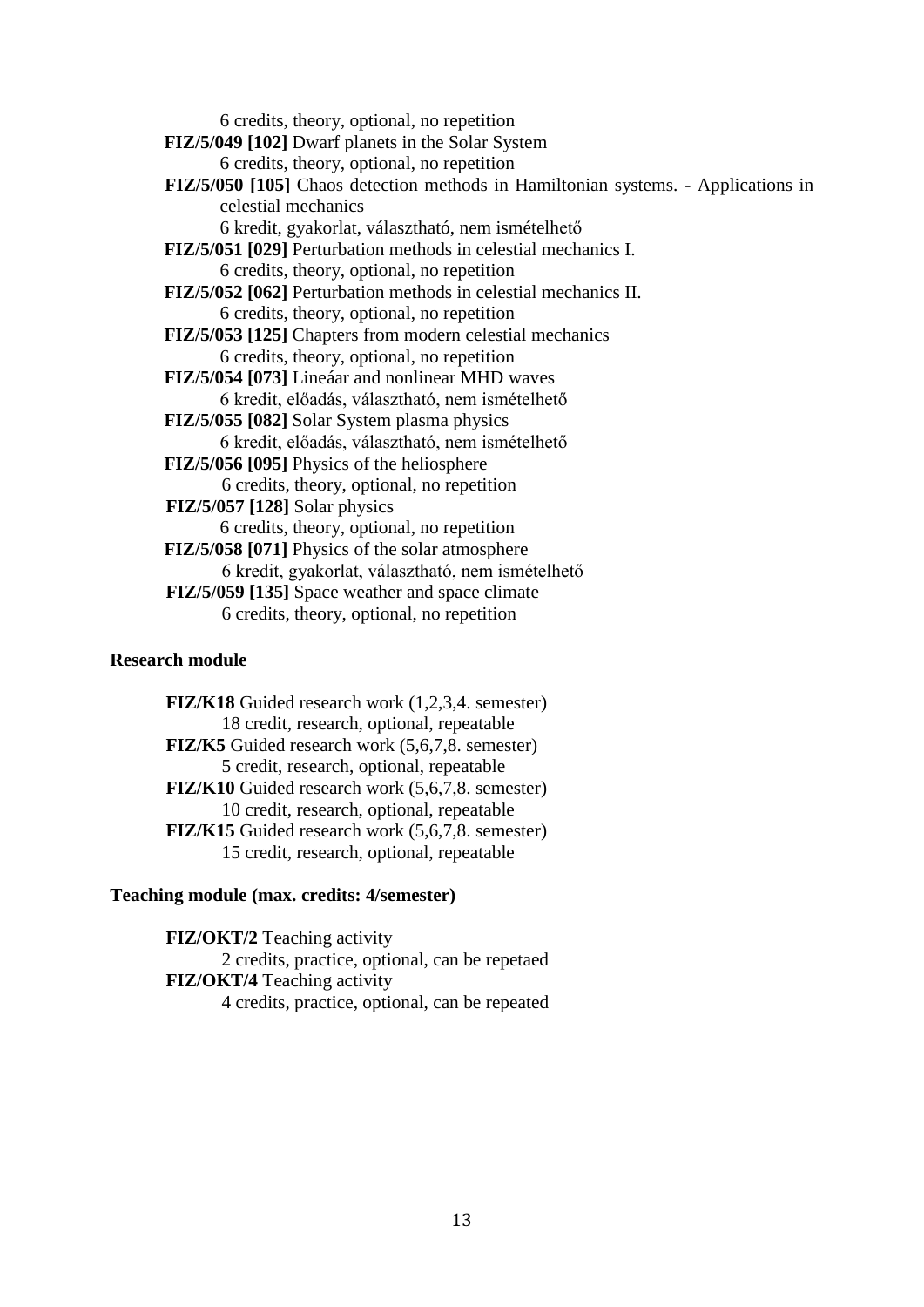## **List of complex examination topics**

In Programs I-III and V one can choose the *main topics* from the following list:

Astrophysics, Space Physics, Biophysics, Material science, Quantum mechanics, Atomic and molecular physics, Nuclear physics, Optics, Particle Physics, Statistical physics, Solid state physics, Network theory,

In Program IV the main topics is Physics education.

*Secondary* topics in Programs I-III and V (all optional):

Solar Physics, Physics of the Solar System, Celestial mechanics, Galactic astronomy, Stellar astrophysics, Physics of the interstellar medium, Extragalactic astronomy, Cosmology, High energy astrophysics, Physics of exoplanets and exoplanetary systems, Signal processing. Dataintensive and machine learning methods. Molecular biophysics, Bioinformatics, Methods of physics in biology, Evolution theory, Environmental physics, Mathematical foundations of relativistic quantum theory, Renormalization and the renormalization group, Optical and particle spectroscopy, Plasma physics, Heavy ion physics, Reactor physics and radiation protection, Applications of nuclear methods, Theory of gravitation, Quantum information, Experimental quantum mechanics, Quantum optics and lasers, Quantum electrodynamics, Low energy hadron physics and nonperturbative quantum chromodynamics, Quantum chromodynamics, Phenomena and theory of electroweak interaction, Experimental methods and data processing in particle physics, Chaotic systems, Growth phenomena and pattern formation, Phase transitions and critical phenomena, Computational methods in statistical physics, Hydrodynamics, Defects in metals and insulators, Mechanical properties of solids, Experimetal methods in solid state research and material science, Liquid crystals, Magnetic properties of condensed matter, Optical properties of condensed matter, Many-body problem, Mesoscopic electron systems, Carbon nanostructures, **Topological insulators,** Computational methods in material science and solid state physics, Physics of amorf materials and nanostructures, Physics of membranes and macromolecules; Nuclear astrophysics; Standard model of particle interactions; Beyond the standard model; Particle astrophysics

*Secondary* topics in Program IV can be chosen by merging two topics of the following list:

Hystorically relevant experiments of Physics, Foundation of the theory of relativity Plausible quantum theory, Physics of elementary particles, Energetics and environment, Physics of environmental flows, Chaotic mechanics, Versatile use of computers in pyhsics education, Cooperative phenomena, interdisciplinary aspects, Physics in biology, Physics in chemistry, Recent results in astronomy and space science